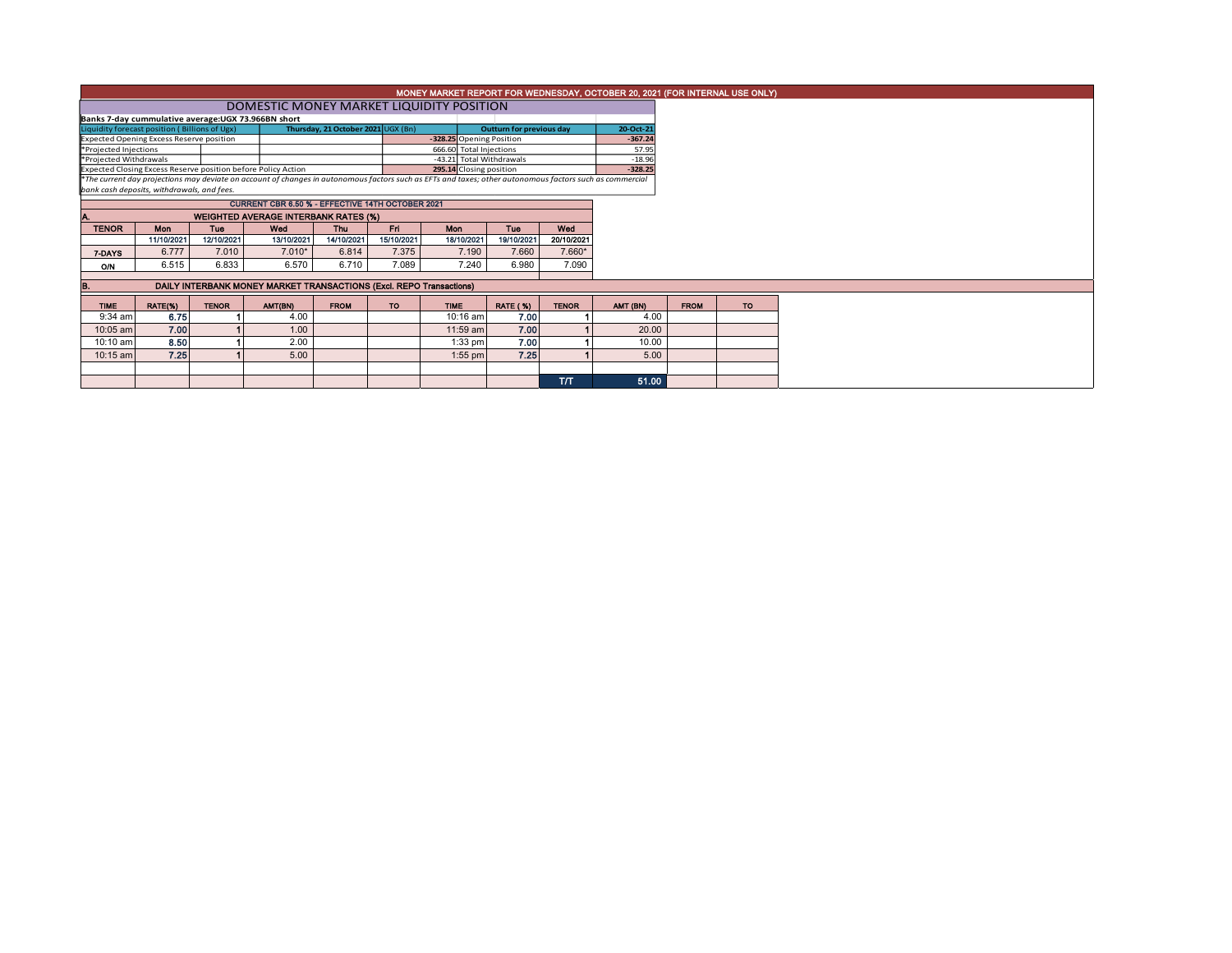| . . | <b>CBR AND THE 7- DAY WAR INTERBANK RATES</b> |
|-----|-----------------------------------------------|
|     |                                               |

`

01/10/2021 04/10/2021 05/10/2021 06/10/2021 07/10/2021 08/10/2021 11/10/2021 12/10/2021 13/10/2021 14/10/2021 15/10/2021 18/10/2021 19/10/2021 20/10/2021

• Overnight WAR -7-day WAR - CBR rate - Upper bound - Lower bound

| MONETARY POLICY OPERATIONS MATURITIES PROFILE: (21-OCT- 2021 TO 18-NOV- 2021)<br>D. |             |           |             |                          |             |              |  |  |  |  |  |  |  |
|-------------------------------------------------------------------------------------|-------------|-----------|-------------|--------------------------|-------------|--------------|--|--|--|--|--|--|--|
| <b>DATE</b>                                                                         | <b>THUR</b> |           | <b>THUR</b> | <b>THUR</b>              | <b>THUR</b> | <b>TOTAL</b> |  |  |  |  |  |  |  |
|                                                                                     | 21-Oct-21   | 28-Oct-21 | 04-Nov-21   | 11-Nov-21                | 18-Nov-21   |              |  |  |  |  |  |  |  |
| <b>REPO</b>                                                                         | 228.28      | ٠         |             | $\overline{\phantom{a}}$ |             | 228.28       |  |  |  |  |  |  |  |
| <b>REV REPO</b>                                                                     |             | ٠         |             |                          | ۰           | ۰            |  |  |  |  |  |  |  |
| <b>DEPO AUCT</b>                                                                    | 121.00      | ٠         | 525.01      |                          | 431.25      | 1.077.27     |  |  |  |  |  |  |  |
| <b>TOTALS</b>                                                                       | 349.28      | ۰         | 525.01      | ۰                        | 431.25      | 1.305.55     |  |  |  |  |  |  |  |

Total O/S Deposit Auction balances held by BOU up to 30 December 2021: UGX 1,161 BN Total O/S Repo, Reverse Repo & Deposit Auction balances held by BOU: UGX 1,390 BN

8.500<br>8.000<br>7.500<br>7.000<br>6.500<br>5.500<br>5.500<br>4.500<br>4.000

9.000 9.500

|                                                                                       | (EI) STOCK OF TREASURY SECURITIES       |                         |           |            | <b>MONETARY POLICY MARKET OPERATIONS</b><br>Eii) |                   |               |            |              |              |  |  |
|---------------------------------------------------------------------------------------|-----------------------------------------|-------------------------|-----------|------------|--------------------------------------------------|-------------------|---------------|------------|--------------|--------------|--|--|
|                                                                                       | LAST TBIILS ISSUE DATE: 14-OCTOBER-2021 |                         |           |            | (VERTICAL REPOS, REV-REPOS & DEPOSIT AUCTIONS)   |                   |               |            |              |              |  |  |
|                                                                                       | On-the-run O/S T-BILL STOCKs (Bns-UGX)  |                         | 6,404.16  | 21/10/2021 | OMO                                              | <b>ISSUE DATE</b> | <b>AMOUNT</b> | <b>WAR</b> | <b>RANGE</b> | <b>TENOR</b> |  |  |
| 21/10/2021 REPO<br>20,988.32<br>On-the-run O/S T-BONDSTOCKs(Bns-UGX)                  |                                         |                         |           |            |                                                  | $13-Sep$ -        | 386.00        | 6.500      |              |              |  |  |
| 27,392.49<br><b>TOTAL TBILL &amp; TBOND STOCK- UGX</b>                                |                                         |                         |           |            | <b>REPO</b>                                      | $16-Sep$          | 992.00        | 6.500      |              |              |  |  |
| O/S=Outstanding                                                                       |                                         |                         |           |            | <b>DAUT</b>                                      | $23-Sep$ -        | 30.83         | 6.985      |              | 28           |  |  |
| TOTAL STOCK YTM (%)<br><b>CHANGE IN</b><br><b>MATURITY</b>                            |                                         |                         |           |            | DAUT                                             | $23-Sep$ -        | 372.00        | 7.003      |              | 56           |  |  |
|                                                                                       | (BN UGX)                                | AT CUT OFF <sup>®</sup> | YTM (+/-) |            | <b>DAUT</b>                                      | $23-Sep$ -        | 19.67         | 7.348      |              | 84           |  |  |
| 91                                                                                    | 123.54                                  | 6.901                   | 0.081     |            | <b>REPO</b>                                      | $23-Sep$ -        | 549.00        | 6.500      |              |              |  |  |
| 182                                                                                   | 459.46                                  | 8.506                   | 0.406     |            | <b>REPO</b>                                      | $28-Sep$ -        | 456.00        | 6.500      |              |              |  |  |
| 364                                                                                   | 5,821.17                                | 10.001                  | 0.452     |            | <b>REPO</b>                                      | 29-Sep-           | 376.00        | 6.500      |              |              |  |  |
| 2YR                                                                                   | 200.00                                  | 10.000                  | $-1.500$  |            | <b>REPO</b>                                      | $30-Sep$ -        | 1,065.00      | 6.500      |              |              |  |  |
| 3YR                                                                                   | $\sim$                                  | 11.390                  | $-1.410$  |            | <b>REPO</b>                                      | $04$ -Oct $-$     | 94.00         | 6.500      |              |              |  |  |
| 5YR                                                                                   | 1.489.27                                | 13.000                  | $-0.409$  |            | <b>REPO</b>                                      | $07-Cct$          | 520.00        | 6.500      |              |              |  |  |
| <b>10YR</b>                                                                           | 9,789.09                                | 13.500                  | $-0.239$  |            | <b>DAUT</b>                                      | $07$ -Oct $-$     | 9.95          | 6.985      |              | 28           |  |  |
| 15YR                                                                                  | 8.222.91                                | 14.090                  | $-0.310$  |            | <b>DAUT</b>                                      | $07-Cct$          | 0.99          | 7.003      |              | 56           |  |  |
| <b>20YR</b>                                                                           | 1.287.05                                | 15.500                  | $-0.450$  |            | <b>DAUT</b>                                      | $07$ -Oct $-$     | 19.67         | 7.375      |              | 84           |  |  |
| Cut OFF is the lowest price/ highest yield that satisfies the auction awarded amount. |                                         |                         |           |            |                                                  | $08$ -Oct $-$     | 180.00        | 6.500      |              |              |  |  |
|                                                                                       |                                         |                         |           |            |                                                  | $11-Oct$          | 80.00         | 6.500      |              |              |  |  |
|                                                                                       |                                         |                         |           |            |                                                  | $12$ -Oct         | 168.00        | 6.500      |              |              |  |  |
|                                                                                       |                                         |                         |           |            | <b>REPO</b>                                      | $13$ -Oct $-$     | 138.00        | 6.500      |              |              |  |  |
|                                                                                       |                                         |                         |           |            | <b>REPO</b>                                      | $14$ -Oct $-$     | 228,00        | 6.500      |              |              |  |  |

WAR-Weighted Average Rate